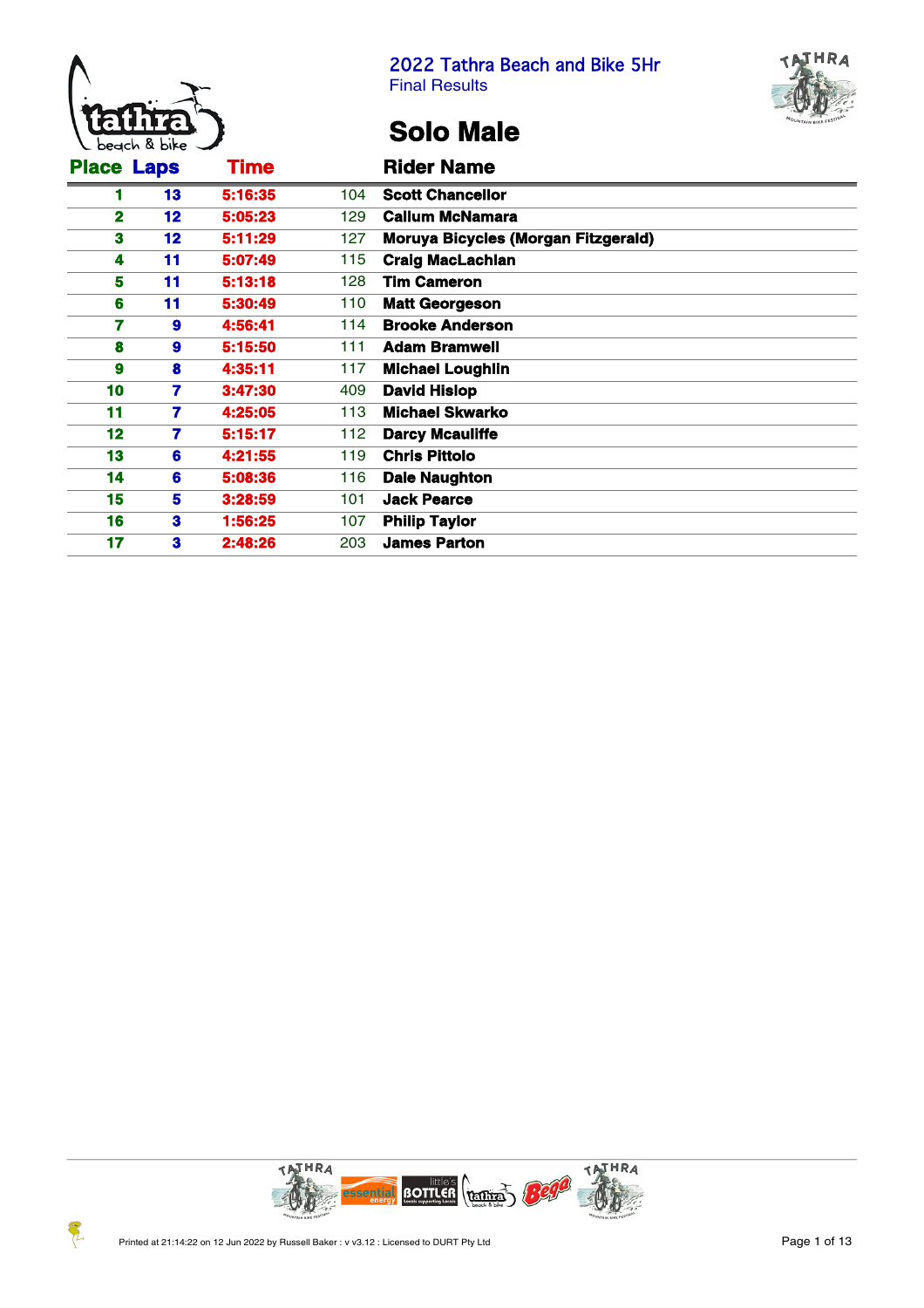





## **Solo Female**

| <b>Place Laps</b> | <b>Time</b> |     | <b>Rider Name</b>      |
|-------------------|-------------|-----|------------------------|
|                   | 4:45:03     | 123 | <b>Bev Anderson</b>    |
|                   | 4:58:07     | 121 | <b>Carly Bexterman</b> |
|                   | 48:05       | 122 | Monika Muschal         |

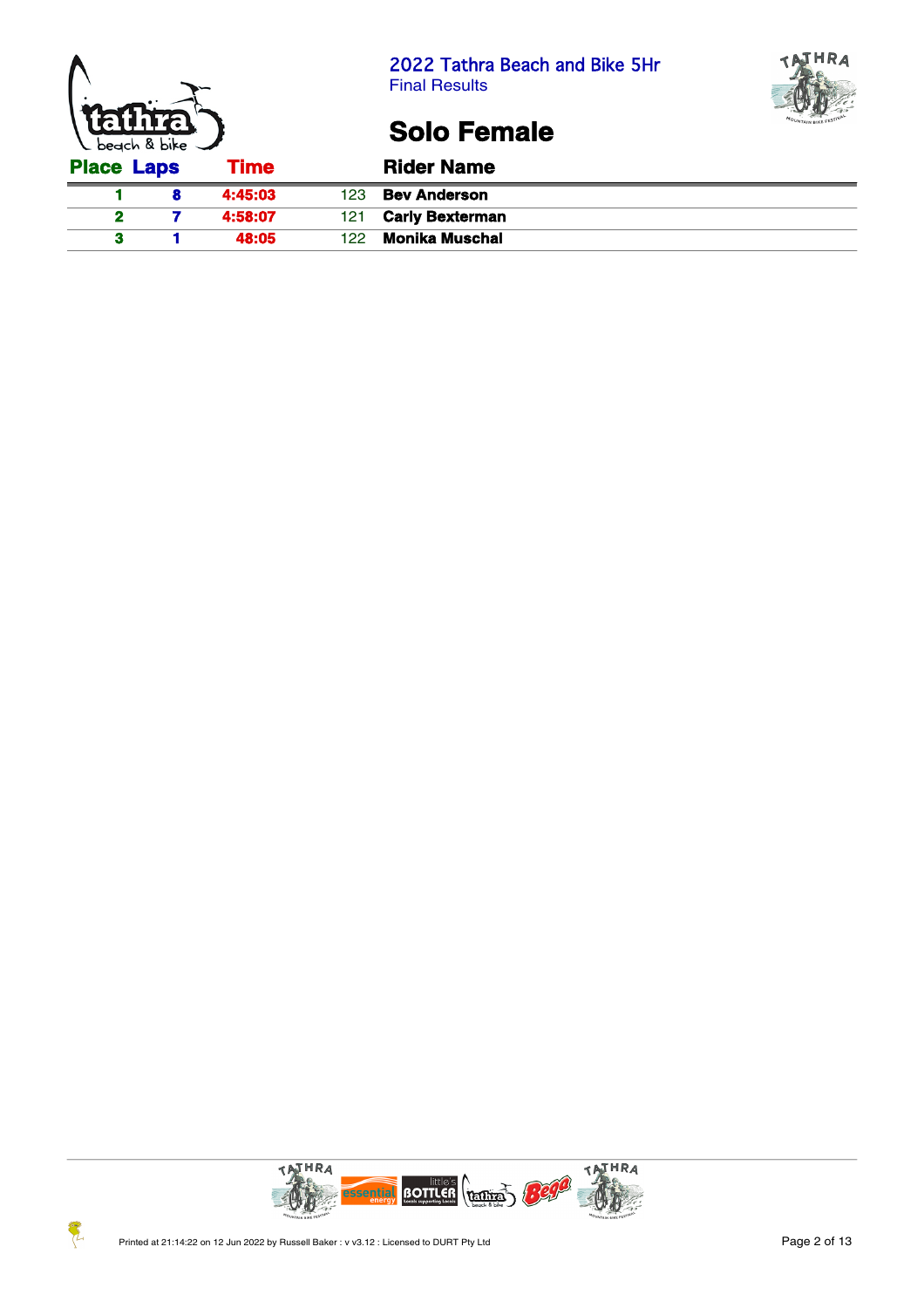



# **Solo Male 50+**

| <b>Place Laps</b> |    | <b>Time</b> |     | <b>Rider Name</b>           |
|-------------------|----|-------------|-----|-----------------------------|
|                   | 11 | 5:29:20     | 131 | <b>John Gardner</b>         |
| $\mathbf{2}$      | 10 | 5:03:29     | 140 | <b>Mark Moerman</b>         |
| 3                 | 10 | 5:14:29     | 133 | <b>Trent Moore</b>          |
| 4                 | 10 | 5:21:19     | 137 | <b>Malcolm Leslie</b>       |
| 5                 | 9  | 4:58:21     | 136 | <b>Victor Lendzionowski</b> |
| 6                 | 8  | 4:51:11     | 142 | <b>Paul Rowan</b>           |
| 7                 | 8  | 4:54:19     | 143 | <b>Chris Hudson</b>         |
| 8                 | 7  | 5:12:16     | 145 | <b>Wayne Mcauliffe</b>      |
| 9                 | 6  | 4:35:13     | 144 | <b>Jonas Kuginis</b>        |
| 10                | 5  | 3:03:47     | 141 | <b>Trevor Bridge</b>        |
| 11                | 5  | 4:13:49     | 138 | <b>Steve Taylor</b>         |
| 12                | 5  | 4:26:00     | 132 | <b>Richard Nicholls</b>     |
| 13                | 4  | 2:57:35     | 135 | <b>Wayne Reynolds</b>       |
| 14                | 3  | 1:50:03     | 139 | <b>Kevin Nichols</b>        |
| 15                | 3  | 2:40:46     | 204 | <b>Jason Lind</b>           |

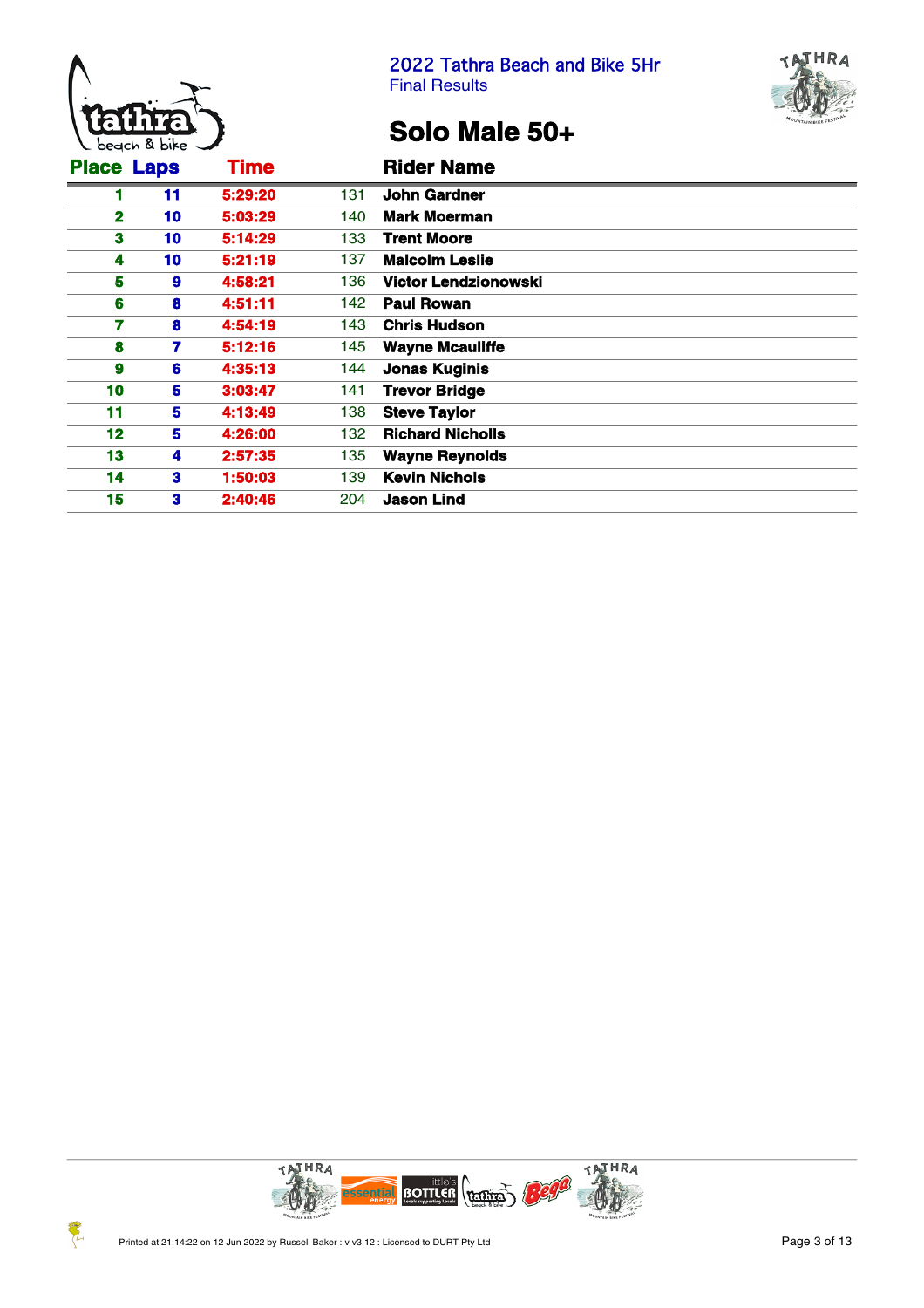



# **Solo Singlespeed**

| <b>Place Laps</b> | Time    | <b>Rider Name</b>    |
|-------------------|---------|----------------------|
|                   | 5:07:27 | 152 Stephen Cornish  |
|                   | 3:15:24 | 151 <b>Tony Hill</b> |

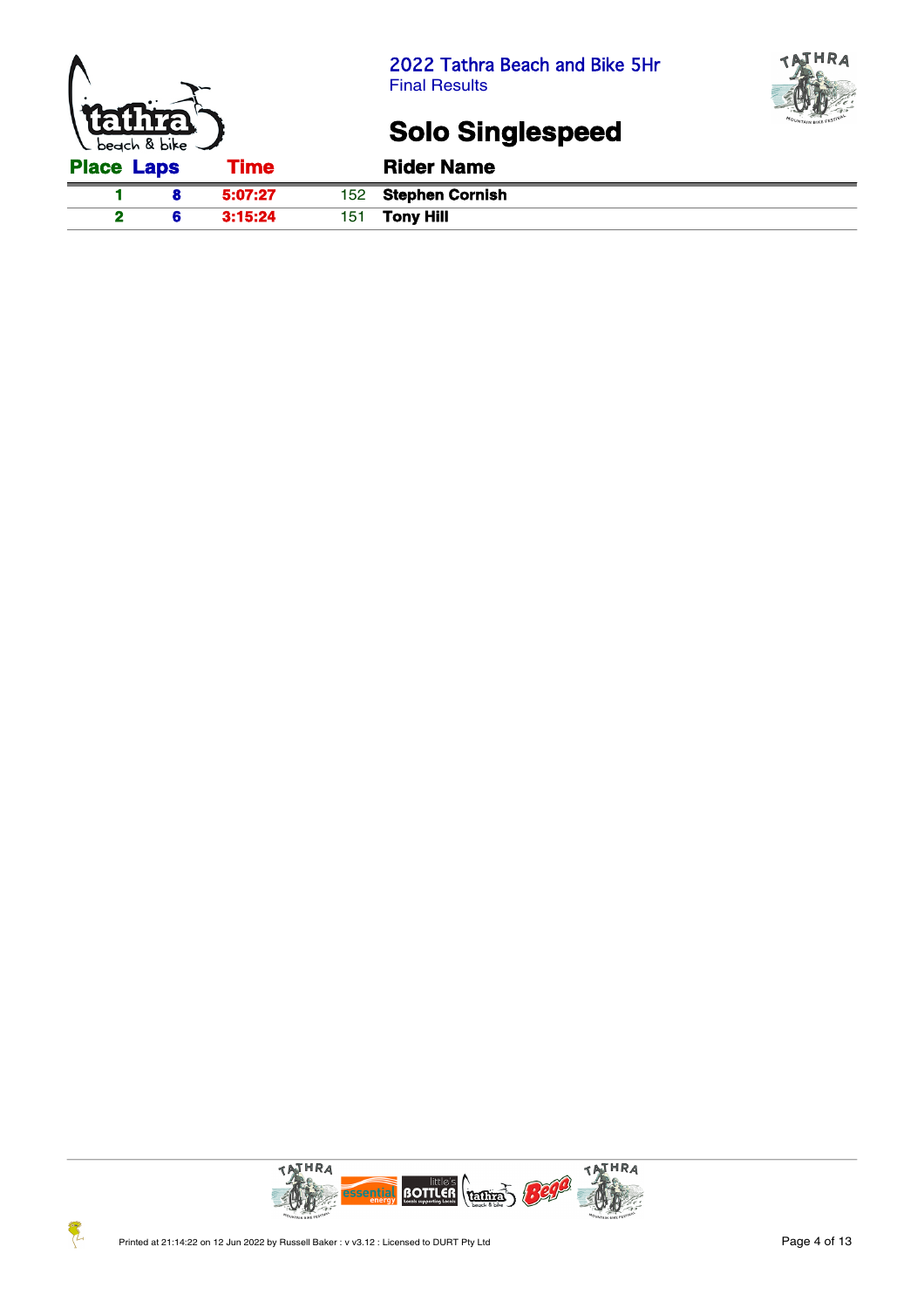



# **Male Pair**

| <b>Place Laps</b> |         | <b>Time</b> |     | <b>Rider Name</b>           |
|-------------------|---------|-------------|-----|-----------------------------|
|                   | $12 \,$ | 5:01:15     | 218 | Do you want fries with that |
| $\mathbf{2}$      | 12      | 5:09:11     | 211 | <b>Peedon</b>               |
| 3                 | 12      | 5:14:56     | 207 | <b>Timmy and Jiggy</b>      |
| 4                 | 11      | 5:07:22     | 301 | Spidi3Fidi                  |
| 5                 | 11      | 5:09:04     | 248 | <b>Nomad and Donkey</b>     |
| 6                 | 10      | 5:06:36     | 201 | <b>Kianga Killers</b>       |
| 7                 | 10      | 5:23:28     | 205 | <b>RockyScott</b>           |
| 8                 | 9       | 5:10:35     | 209 | The fellowship remnants     |
| 9                 | 8       | 3:54:13     | 217 | <b>Mitas</b>                |

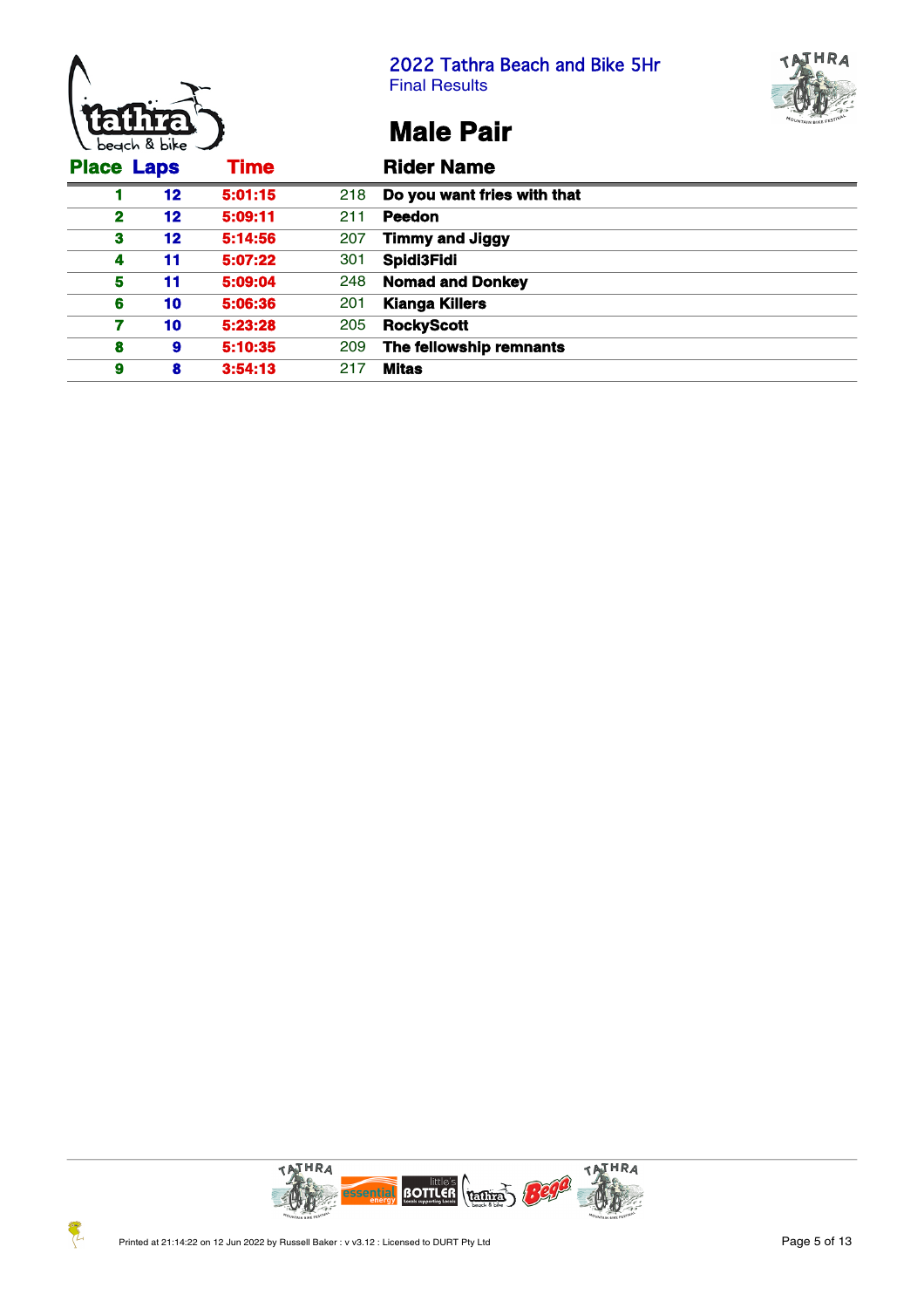



### **Female Pair**



 $\mathcal{F}_{\mathcal{L}}$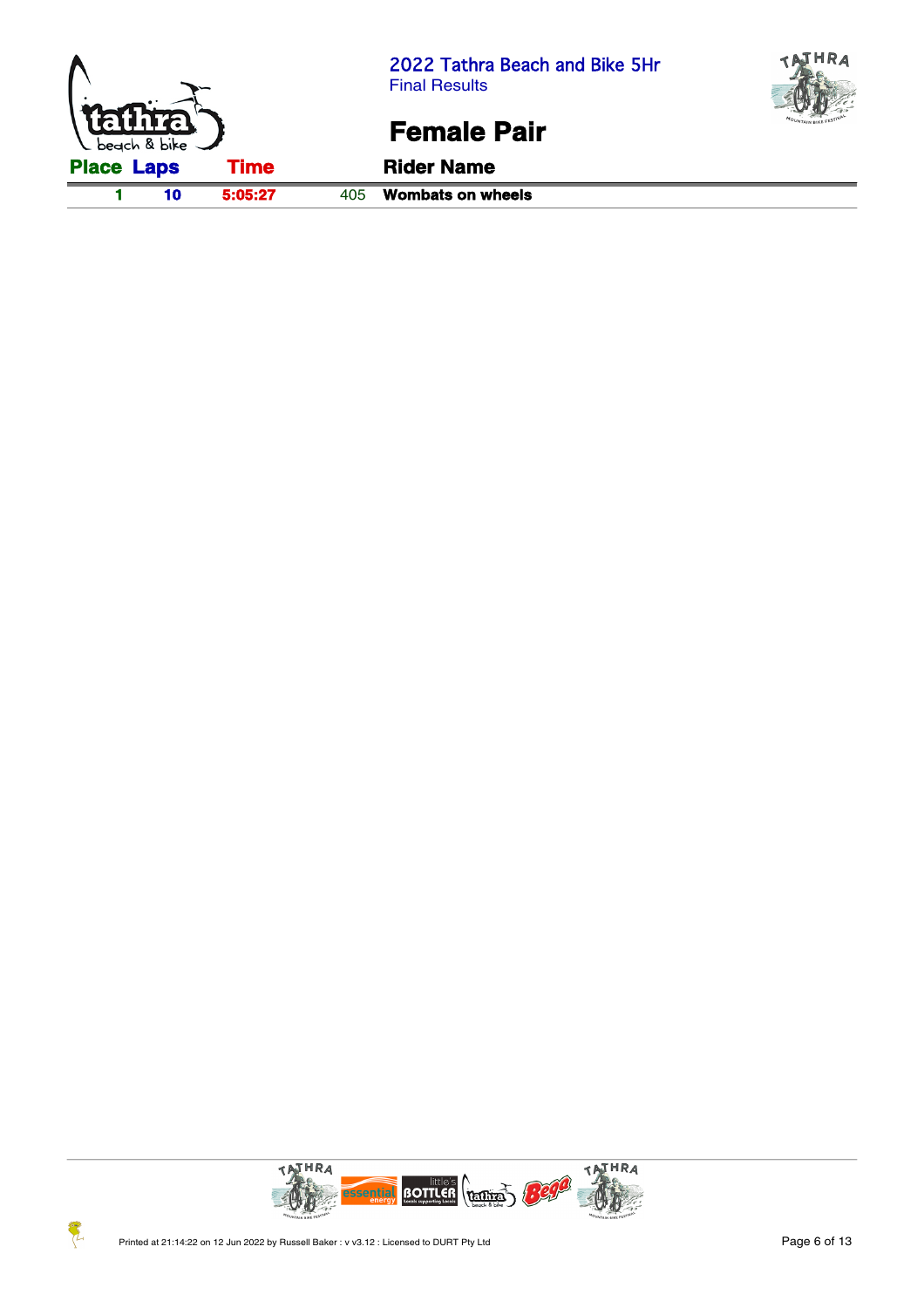





**Mixed Pair**

|                   | $\sim$ $\sim$ $\sim$ $\sim$ $\sim$ $\sim$ |             |     |                           |
|-------------------|-------------------------------------------|-------------|-----|---------------------------|
| <b>Place Laps</b> |                                           | <b>Time</b> |     | <b>Rider Name</b>         |
|                   | 11                                        | 5:03:24     | 244 | <b>Nick and Elise</b>     |
| $\mathbf{2}$      | 11                                        | 5:18:33     | 242 | <b>Bec and Stu</b>        |
| 3                 | 11                                        | 5:21:56     |     | 246 Team LMS Conveyancing |
| 4                 | 10                                        | 5:01:06     |     | $92$ R and K              |
|                   | 8                                         | 4:53:02     | 302 | <b>Young Fellas</b>       |

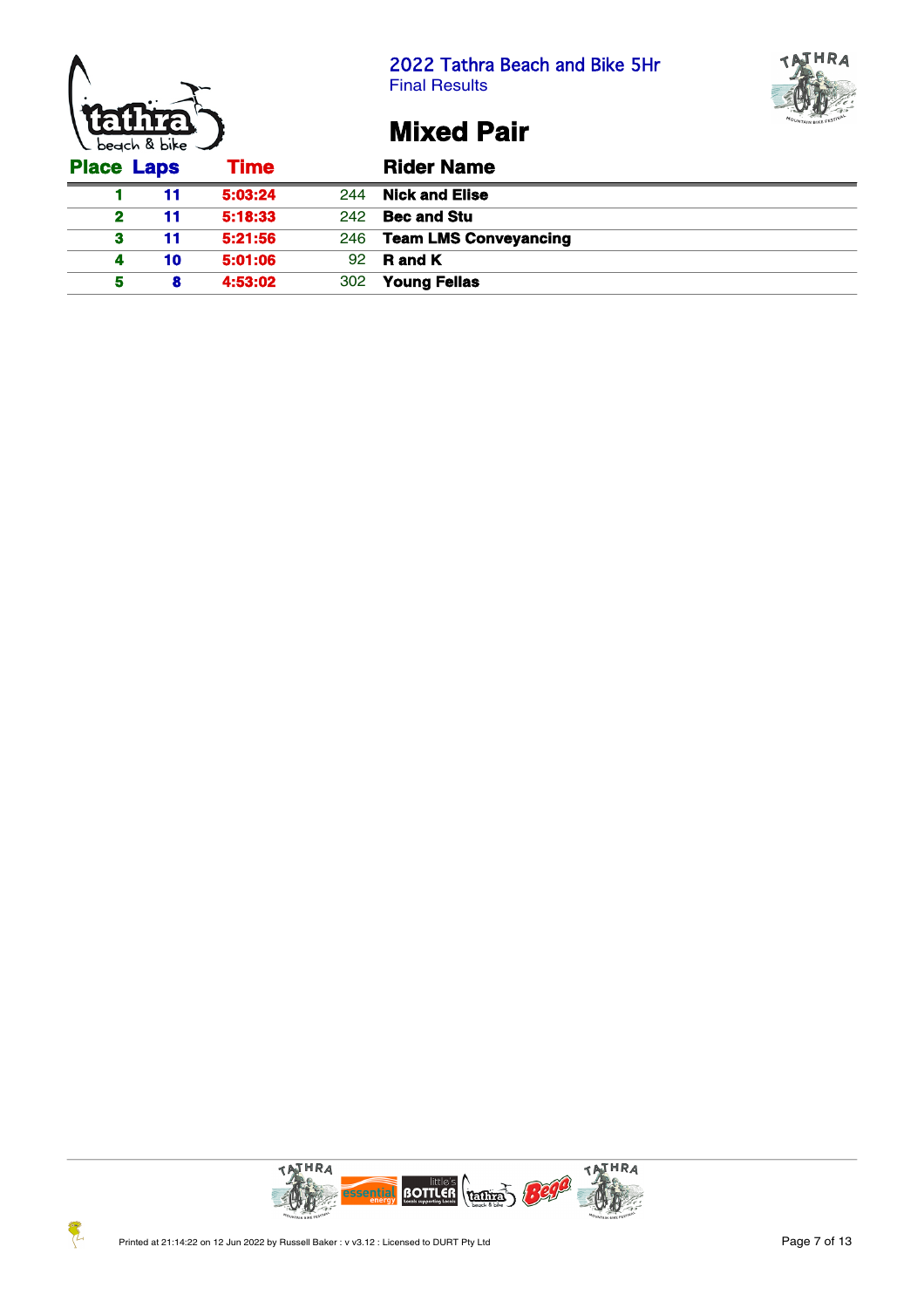





**eBike Pair**

| <b>Place Laps</b> |    | <b>Time</b> |     | <b>Rider Name</b>          |
|-------------------|----|-------------|-----|----------------------------|
|                   | 12 | 5:05:23     | 223 | Girls Can Ride             |
| 2                 | 12 | 5:10:25     |     | 255 <b>SCAC MTB Senior</b> |
| 3                 | 11 | 5:06:57     | 258 | <b>Rakenbakes</b>          |
| 4                 | 11 | 5:08:52     | 251 | <b>M</b> and Ms            |
| 5                 | 8  | 4:58:21     | 254 | <b>Coastal Climbers</b>    |

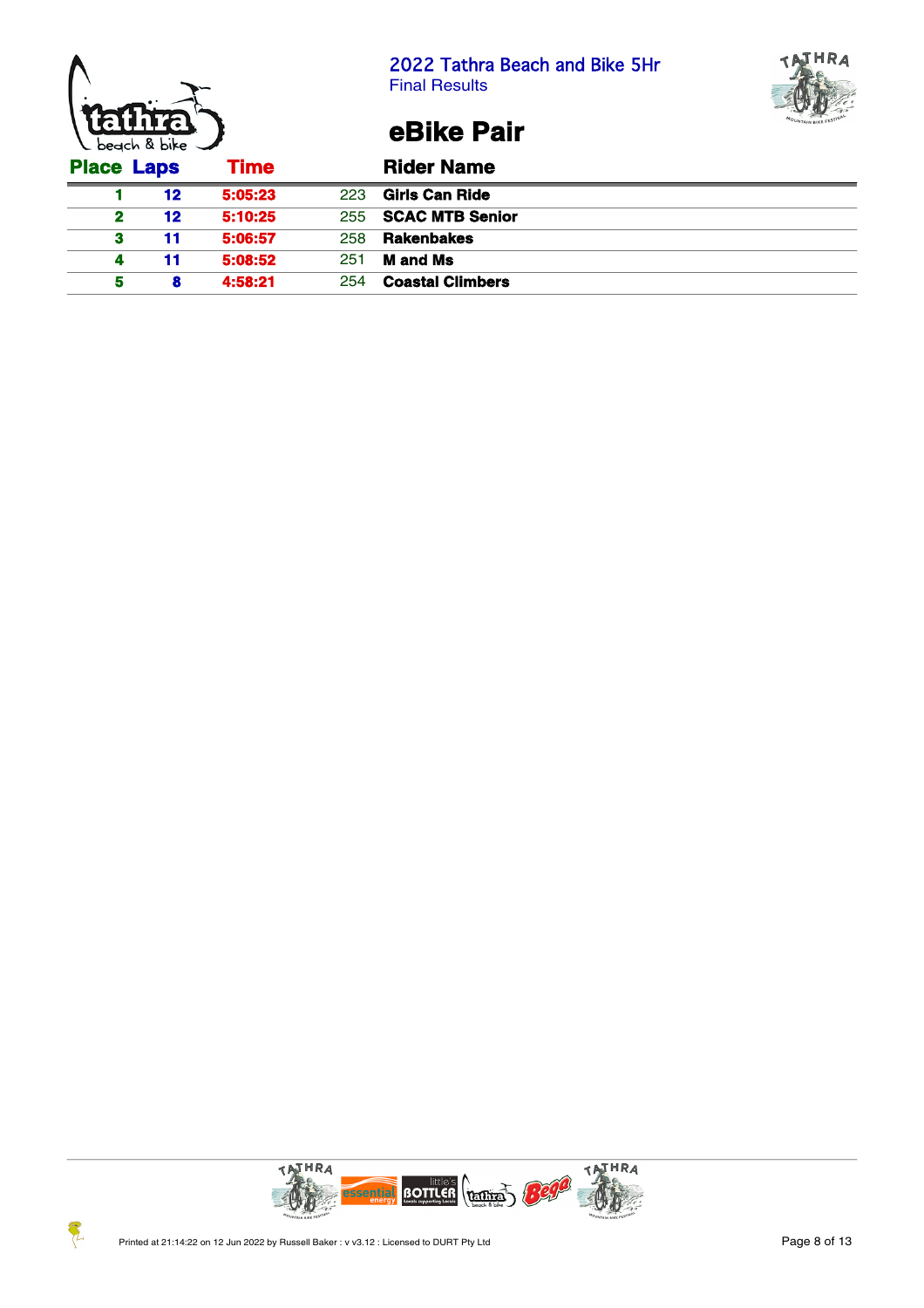



# **Singlespeed Pair**

**1 11 4:59:59** 232 **3fidiSS**

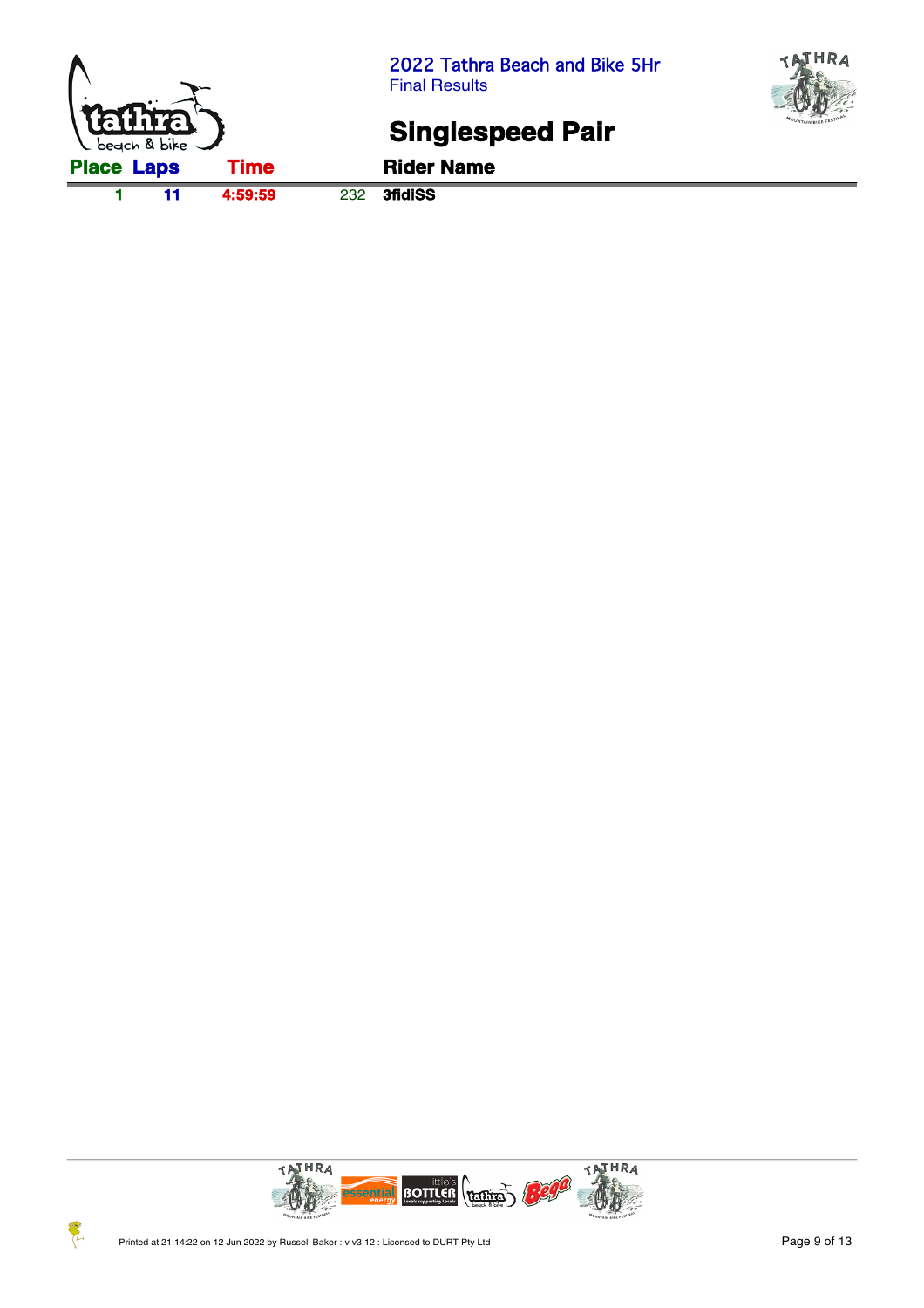





## **Male Team**

| <b>Place Laps</b> |    | Time    |     | <b>Rider Name</b>           |
|-------------------|----|---------|-----|-----------------------------|
|                   | 11 | 5:24:47 |     | 312 Narooma Moruya Bicycles |
| $\mathbf{2}$      | 10 | 5:05:39 | 213 | <b>Barranoia</b>            |
| з                 | 9  | 5:24:11 | 305 | <b>Brou Boys</b>            |
|                   | 8  | 5:23:40 | 93  | <b>Cosmos Factory</b>       |
|                   | 6  | 3:14:25 | 407 | Mums n dads                 |



Z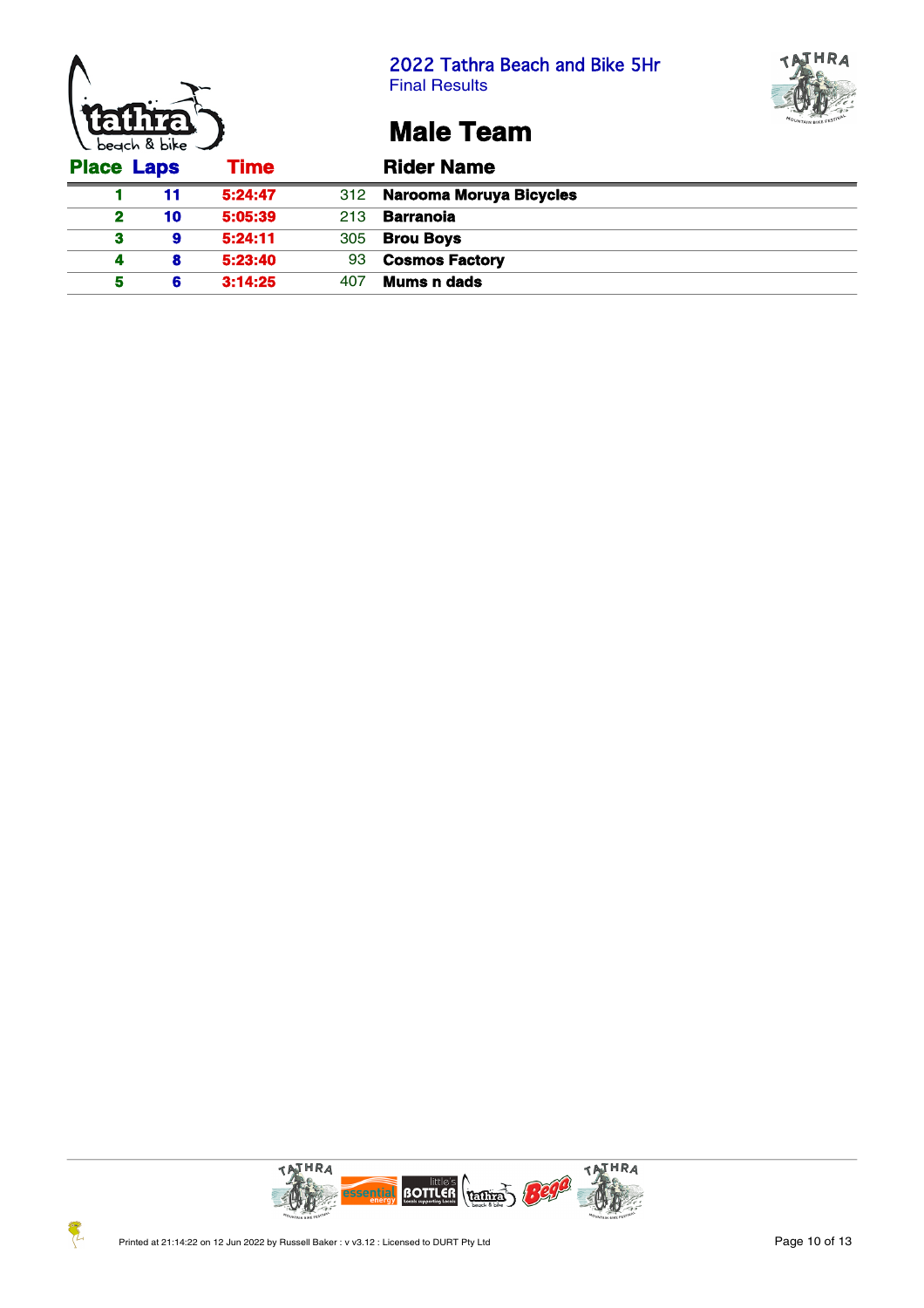



### **Female Team**

**1 8 5:19:08** 344 **Nar-ly chicks**



 $\mathcal{F}_{\mathcal{L}}$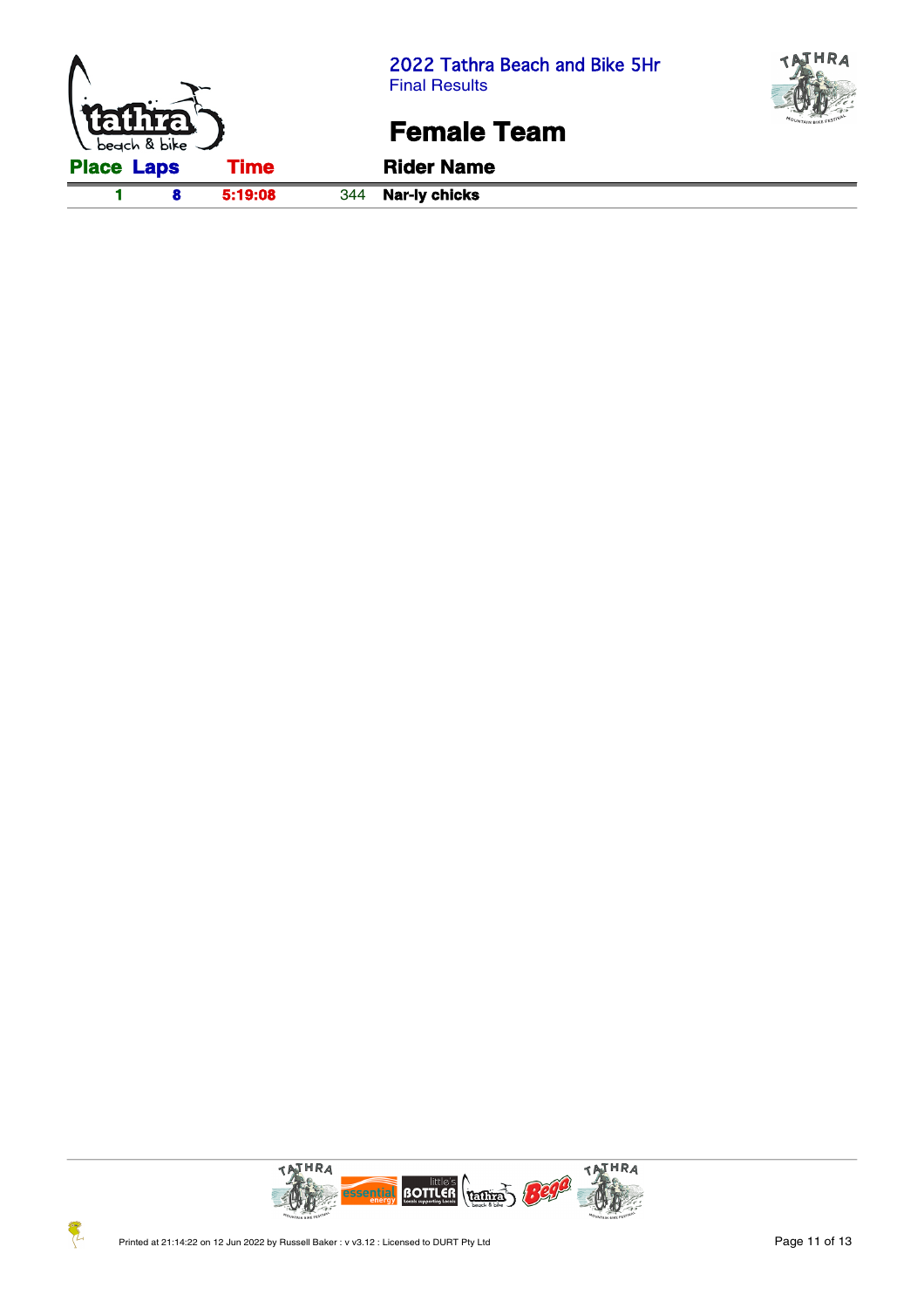





### **Mixed Team**

|                   | $\epsilon$ occurs a one $\epsilon$ |             |     |                                   |  |  |  |  |  |
|-------------------|------------------------------------|-------------|-----|-----------------------------------|--|--|--|--|--|
| <b>Place Laps</b> |                                    | <b>Time</b> |     | <b>Rider Name</b>                 |  |  |  |  |  |
|                   | 9                                  | 5:24:24     | 413 | <b>McSmiths</b>                   |  |  |  |  |  |
| 2                 | 8                                  | 5:18:19     | 356 | <b>The Blackwoodies</b>           |  |  |  |  |  |
| з                 |                                    | 5:38:27     | 403 | <b>Crank Masters</b>              |  |  |  |  |  |
|                   | 6                                  | 4:35:45     |     | 352 <b>ATG</b>                    |  |  |  |  |  |
|                   | 5                                  | 4:10:41     | 221 | I'd rather be playing board games |  |  |  |  |  |